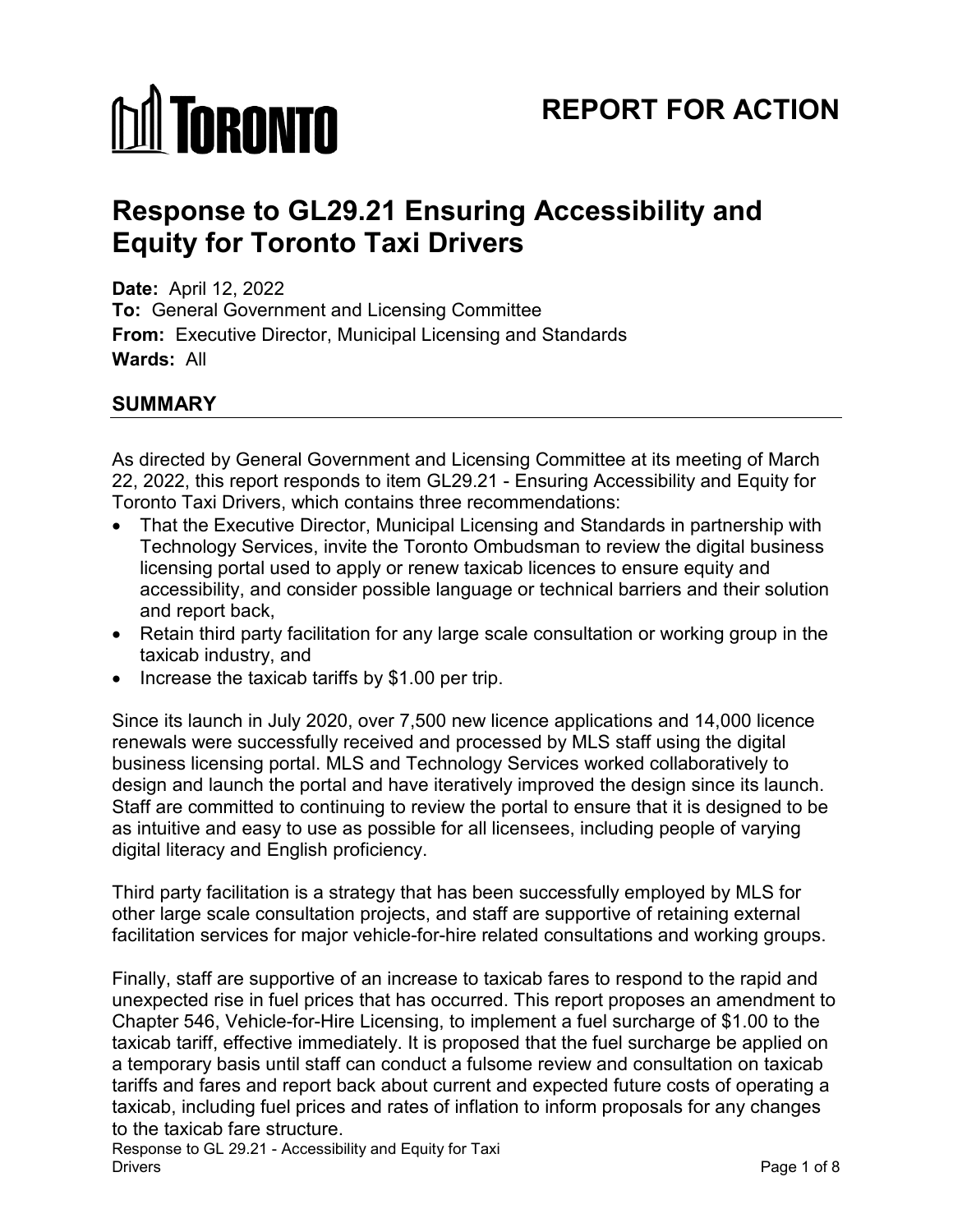#### **RECOMMENDATIONS**

The Executive Director, Municipal Licensing and Standards recommends that:

1. City Council amend Chapter 546, Appendix A, Taxicab Tariff and Charges, to establish a taxicab fuel surcharge of \$1.00 per trip that will form part of the total tariff paid by passengers, effective immediately upon the passing of the requisite Bills.

2. City Council request the Executive Director, Municipal Licensing and Standards to conduct a review of the taxicab tariff and charges and report back the results of the review to General Government and Licensing Committee and as part of the review consider:

a. The rate of inflation,

b. The price of fuel and other costs associated with operating a taxicab, and

c. Information received through consultations with taxicab owners and operators, vehicle-for-hire drivers, other industry stakeholders, and the public.

3. City Council direct that the fuel surcharge expire upon the completion of the review of taxicab tariffs and charges and consideration of the report requested in recommendation 2, or when City Council otherwise rescinds the surcharge.

#### **FINANCIAL IMPACT**

There is no financial impact arising from the recommendations in this report.

The Chief Financial Officer and Treasurer has reviewed this report and agrees with the financial impact information.

#### **DECISION HISTORY**

On March 22, 2022, General Government and Licensing Committee referred item GL29.21 Ensuring Accessibility and Equity for Toronto Taxi Drivers to staff and requested a report on the three recommendations contained within the item. <http://app.toronto.ca/tmmis/viewAgendaItemHistory.do?item=2022.GL29.21>

On February 18, 2021, City Council adopted, with amendments, EX21.2 2021 Capital and Operating Budgets, resulting in a temporary reduction in the regulatory charges for the Vehicle-for-Hire Accessibility Fund Program in 2021, a reduction of renewal fees for select taxicab and limousine licence categories, reinstatement of vehicle-for-hire licences expired and cancelled in 2020 for the non-payment of renewal fees and payment deadline extension, and suspension of cancellation of vehicle-for-hire licences for non-payment of renewal fees in 2021.

<http://app.toronto.ca/tmmis/viewAgendaItemHistory.do?item=2021.EX21.2>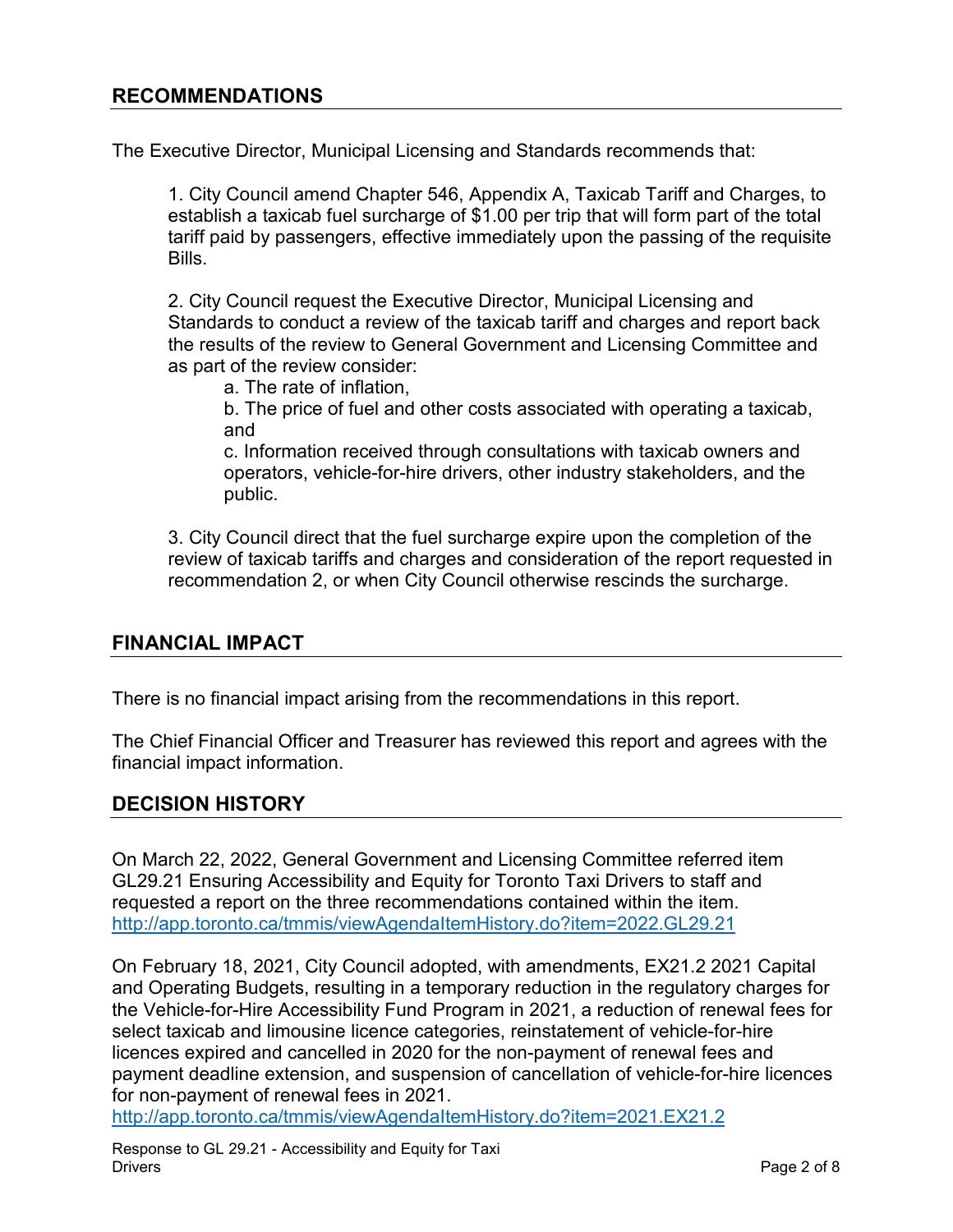On December 16, 2020, City Council adopted, with amendments, GL19.4 Vehicles-for-Hire and COVID-19 Related Financial Hardship, resulting in temporary changes to Chapter 546 to extend the maximum age of vehicles provision by two additional years for existing taxicab and sedan limousines.

<http://app.toronto.ca/tmmis/viewAgendaItemHistory.do?item=2020.GL19.4>

On July 16, 2019, City Council adopted, with amendments, GL6.31 Review of the City of Toronto Municipal Code Chapter 546, Licensing of Vehicles-for-Hire, which resulted in a number of changes to the vehicle-for-hire regulations. City Council also requested the Executive Director, Municipal Licensing and Standards to establish a system to allow vehicle-for-hire owners, operators and drivers to submit vehicle registrations and fees electronically.

<http://app.toronto.ca/tmmis/viewAgendaItemHistory.do?item=2019.GL6.31>

On May 3, 2016, City Council adopted, with amendments, LS10.3 A New Vehicle-for-Hire By-law to Regulate Toronto's Ground Transportation Industry, resulting in a series of changes to the vehicle-for-hire industry, including permitting private transportation companies to operate under a licensing regime. It also allowed taxi brokerages to offer discounted rates for any pre-booked trips or surcharged rates for pre-booked trips using a smartphone enabled application.

<http://app.toronto.ca/tmmis/viewAgendaItemHistory.do?item=2016.LS10.3>

On September 30, 2015, City Council adopted, with amendments, LS6.1 2015 Ground Transportation Review: Taxis, Limos and Uber, resulting in a reduction to the "drop fee" for taxicab fares from \$4.25 to \$3.25.

<http://app.toronto.ca/tmmis/viewAgendaItemHistory.do?item=2015.LS6.1>

On February 19 and 20, 2014, City Council adopted, with amendments, LS26.1 The Taxicab Industry Review - Final Report, which included a review of the taxicab tariffs and fares. Council directed that the taxicab fare rates at the time of the review be maintained at the same level.

<http://app.toronto.ca/tmmis/viewAgendaItemHistory.do?item=2014.LS26.1>

On February 22 and 23, 2010, City Council adopted, with amendments, LS27.2 Inclusion of the Harmonized Sale Tax (H.S.T.) in Taxicab Fares for Toronto Licensed Taxicabs, resulting in a recalibration and increase of taxicab fares to reflect the implementation of HST.

<http://app.toronto.ca/tmmis/viewAgendaItemHistory.do?item=2010.LS27.2>

#### **COMMENTS**

At its meeting of March 22, 2022, General Government and Licensing Committee referred item GL29.21 Ensuring Accessibility and Equity for Toronto Taxi Drivers, which consisted of a letter containing three recommendations, to staff and requested a report on the recommendations. This report provides staff's response to each of the recommendations.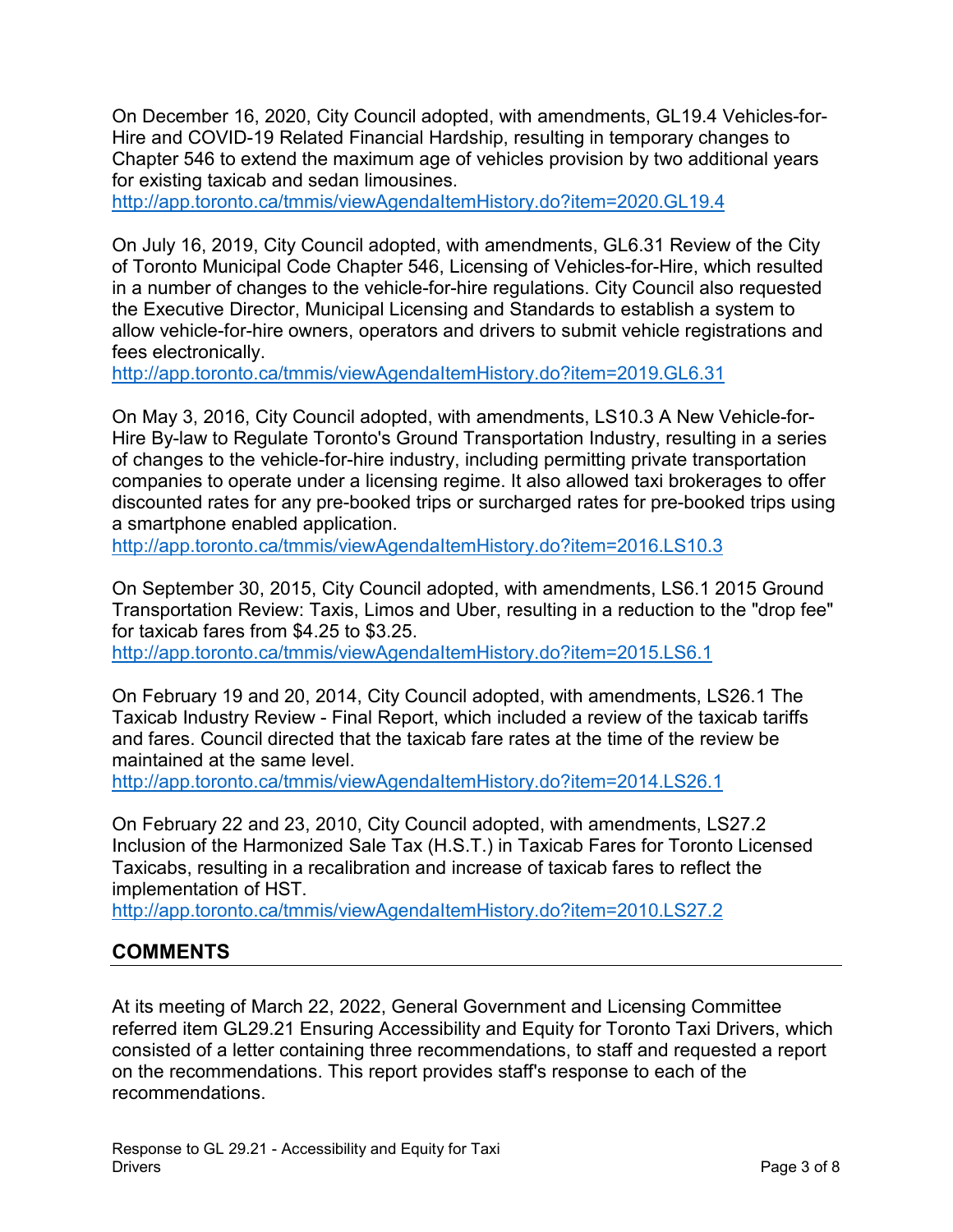## **Digital Business Licensing Portal**

The first recommendation directed the Executive Director, Municipal Licensing and Standards, in partnership with Technology Services, to invite the Toronto Ombudsman to review the digital portal used by vehicle-for-hire drivers and brokerages to submit forms, data, as well as other critical materials to ensure accessibility and equity, considering possible language or technical barriers and their solutions and to provide a report to the General Government and Licensing Committee by the first quarter of 2023.

In July 2020, in response to the closure of in-person business licensing services due to COVID-19, MLS and Technology Services rapidly developed and launched a digital licensing portal that allowed for the application and renewal of business licences through the City of Toronto website. Prior to the pandemic, any person applying for a business licence or permit was required to attend in person to the business licensing offices at East York Civic Centre to submit the application and required documents. The sudden closure of in-person services meant that there was no avenue to apply for or renew a business licence, leading to an immediate need to establish a new digital system to allow business licensing services to continue to operate.

In addition to the licensing portal, there is a separate online payment system for business licensing which has been an option to pay business licensing fees since 2010. The digital licensing portal and online payment systems are not solely dedicated to vehicle-for-hire licensing, but are used to submit and process applications and renewals for all 99 municipally licensed business classes and permits. Since its launch, over 7,500 new licence applications and over 14,000 licence renewals across all licence classes were successfully received and processed using the portal.

To use the portal, applicants must submit basic information, such as their name, licence number (if applicable), email address and telephone number. They must also upload the necessary documents required to support the application or renewal, as well as pay the requisite fee. It should be noted that not every renewal of a business licence or permit requires supporting documentation, and in these cases licensees must simply pay the renewal fee. As part of launching the digital licensing portal in 2020, staff developed a step-by-step guide, which is available on the website, and includes snapshots of the portal pages along with explanatory text for exactly what applicants must do to successfully complete their application or renewal.

There are alternative options for those who do not wish to use the digital licensing portal, including mailing in the required documents using Canada Post, or by booking an in-person appointment or delivering the documents to the drop box at the Business Licensing office at East York Civic Centre. At this time, in-person appointments are not available for licence renewals, which generally require less documentation and input compared to a new application. There is a dedicated call centre for business licensing to provide support to applicants and answer questions about the licensing process and portal, as well as an email address specifically for vehicle-for-hire driver and owner licensing.

Since the launch of the portal, MLS staff have worked collaboratively with Technology Services to iteratively improve the design and function of the portal, and several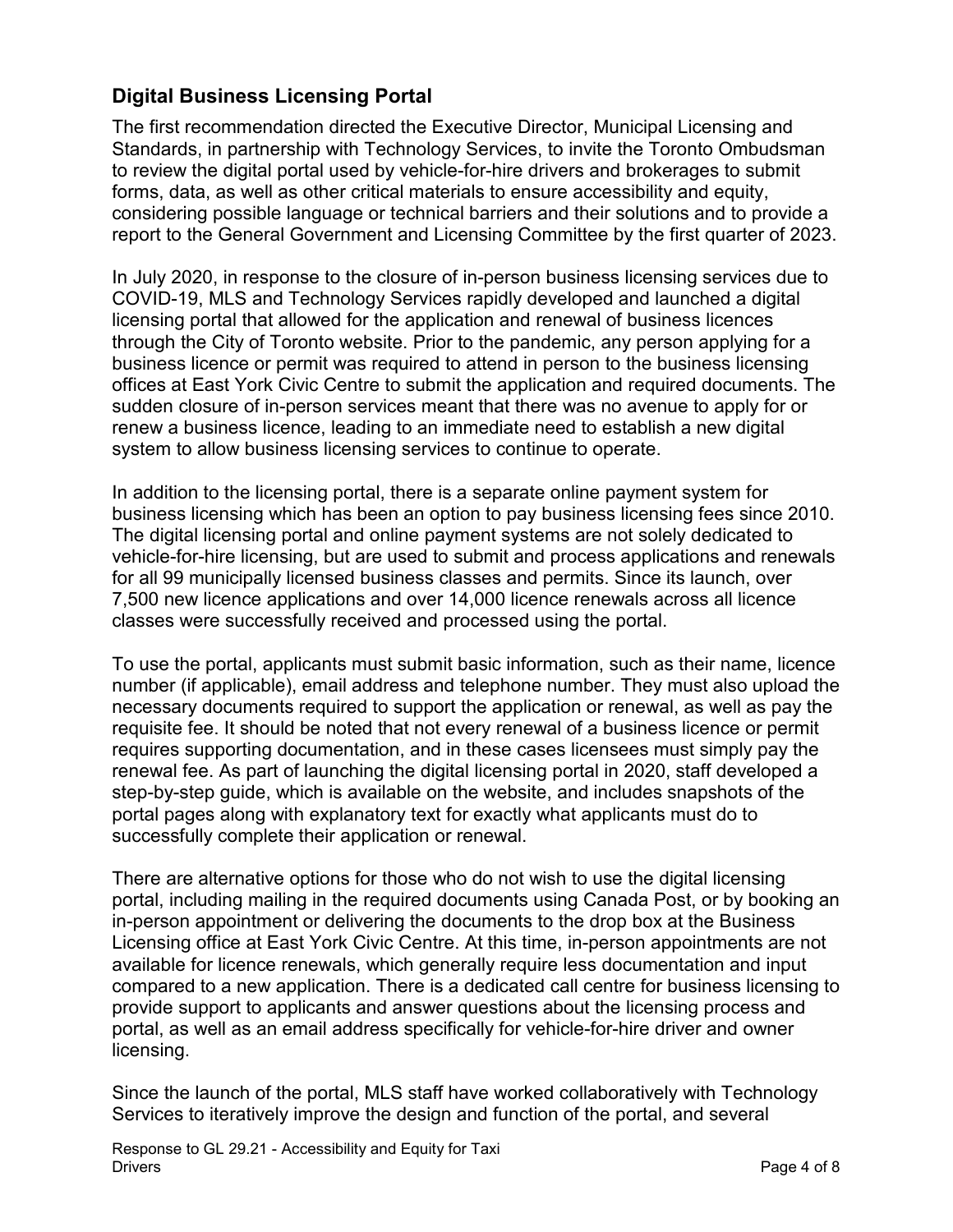enhancements have been made or are planned to be made. Examples include changing the portal design to be more reflective of the inputs required for the specific licence type being applied for, and improving information provided to customers. These enhancements were guided by focus groups with front line City staff, comments received directly from clients about the portal as well as a customer survey that received over 700 responses. Staff remain committed to continuing to explore and implement improvements based on staff's experience with the system as well as feedback and comments received from users of the portal.

The digital licensing portal is the first step taken in a long-term strategy to modernize the permits and licensing management activities of MLS. Digital transformation is an ongoing process in which manual and legacy systems are enhanced or replaced with digital ones in order to enable greater efficiency and sustainability, faster service delivery, new capabilities, and better customer experience for the public. For digital services to be successful, their design and user experience must be driven by a fundamental understanding of user needs. The Permits and Licences Modernization project is an initiative under the umbrella of the Customer Experience Transformation project (CET Project). This is a corporate initiative for which MLS is a divisional partner along with others corporate partners such at Corporate Services, 311 and Technology Services. The goal is to design, build, pilot and evaluate a new future state end-to-end permit/licensing system and streamline processes that can eventually be scaled or leveraged across the City divisions for different permit or license types. The objectives of this initiative is to improve the customer experience in obtaining a permit or licence with the City and to ensure that customers have a consistent experience. This includes ensuring digital transformation, service improvements, or efficiencies do not compromise public accessibility and privacy, as well as integrate non-digital service channels as part of a broader customer experience (i.e., in-person or phone channels).

The digital licensing portal is an important part of MLS' digital infrastructure, and its design and usage is aligned with the Council-adopted Digital Infrastructure Strategic Framework (DISF). Two important strategic priorities within the Framework are "digital inclusion and human rights" and "human-centred digital infrastructure" which have the objective of ensuring that digital infrastructure is inclusive, free from systemic barriers, bias and discrimination and also intuitive and easy to use by everyone. Staff acknowledge that varying levels of digital literacy, access to reliable internet and technology and English proficiency can create a digital divide which acts as a barrier to full access to digital service and can disproportionately affect equity-deserving communities. As part of the ongoing review and improvement of this digital portal, staff will continue to be mindful of the strategic priorities of the DISF and will work to reduce barriers created by the digital divide by improving ease of use and access to service.

As requested by the letter referred by GGLC, the Toronto Ombudsman will be notified of the request for a review of the digital portal. As an independent accountability officer of Council, the Ombudsman has sole discretion to determine whether an investigation is warranted. MLS and Technology Services staff are prepared to work with the Ombudsman, should an investigation occur.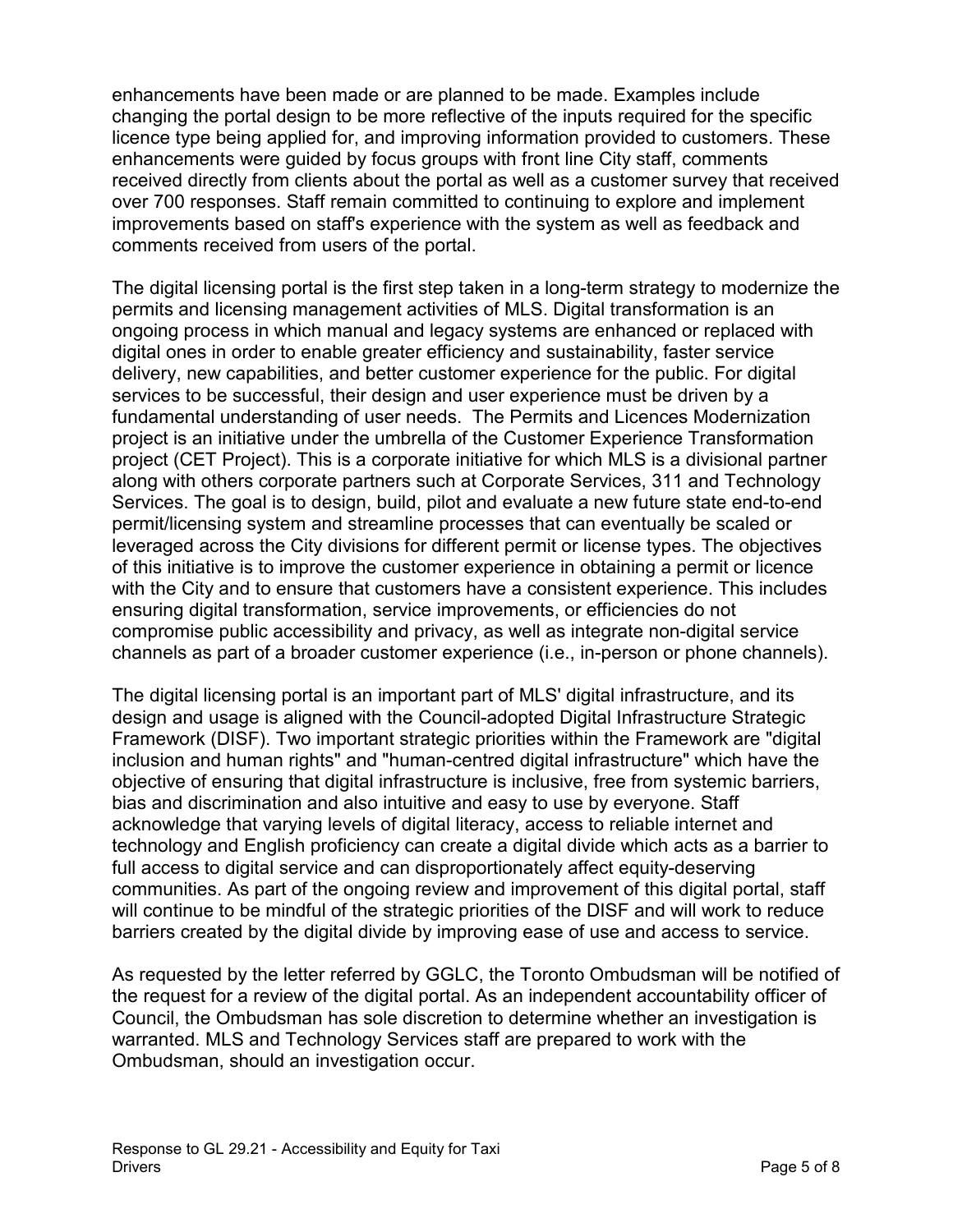## **Third Party Facilitation**

The second recommendation contained within GL29.21 directs the Executive Director, Municipal Licensing and Standards to retain a third party facilitator for any working groups or large consultation meetings with vehicle-for-hire stakeholders.

Staff are supportive of the retention of third party facilitators for large scale public and industry consultations and working groups, a strategy which has been successfully employed in the past by MLS, for example as part of public consultations for the Noise By-law review in 2019. Retaining a third party to help design, deliver and facilitate consultations and working groups allows staff to focus on listening to, understanding and considering feedback received during consultations and actively participate in working groups without also needing to chair meetings, deliver presentations or otherwise administer the consultation session.

There can be perceived bias in cases where City staff responsible for oversight and regulation of an industry are also responsible for guiding conversations and collecting feedback and suggestions during a consultation, some of which may be critical of the staff member or regulation they are responsible to enforce. The retention of third party facilitation can increase public trust and result in more constructive conversations during the consultation process as it brings a non-interested party into the process and separates City staff directly from the facilitation role.

There are several working groups and consultations planned for the vehicle-for-hire industry, including the vehicle-for-hire electric vehicle working group, the taxicab data working group and anticipated consultation on the fare review proposed by this report. Third party facilitators will be retained for these vehicle-for-hire consultations and working groups. Staff will continue to consider the retention of third party facilitation for future working groups or major consultations, as necessary.

Third party facilitation comes with a financial cost and the retention of any facilitator would be conducted in accordance with the City's purchasing policies. The total expense for the facilitation ultimately depends on the size and scale of the consultation or working group. The cost of third-party facilitation would be accommodated from within MLS' operating budget.

#### **Taxicab Tariff Increase**

The third recommendation contained within item GL29.21 directs a taxicab tariff increase to the "drop fare" of \$1.00, from \$3.25 to \$4.25, to respond to the cost of inflation and rising cost of gas.

The *City of Toronto Act* authorizes the City to set the fare that may be charged for taxicab services. The taxicab tariff and rates are regulated by Toronto Municipal Code Chapter 546, Vehicle-for-Hire Licensing, meaning any changes to the taxicab tariff requires amendment to the Chapter. Under the regulations of Chapter 546, the taxicab driver is only permitted to charge its customers a fare calculated by the tariff and charges contained in Appendix A, although a taxicab trip pre-booked through a brokerage may offer a discounted rate or, if pre-booked through a smartphone enabled application, a surcharged rate.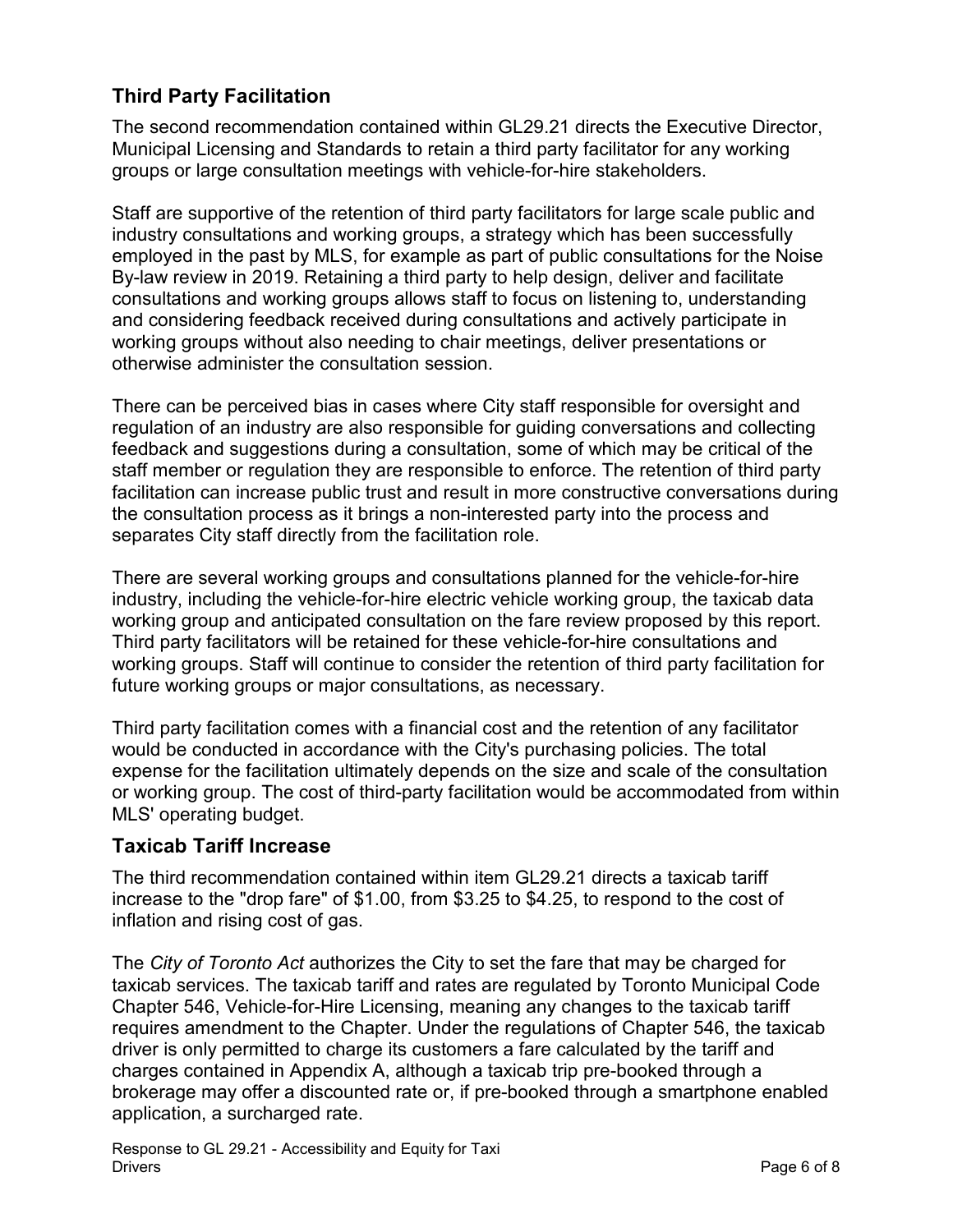The fare for a taxicab trip generally consists of three calculations, the initial rate for beginning the trip, known as the "drop rate", a charge for the distance of the trip and a charge for any waiting time while under engagement. Currently, Chapter 546, Appendix A, Taxicab Tariff and Charges contains the follow rates:

| Drop Rate             | For the first 0.143 km, or part thereof               | \$3.25 |
|-----------------------|-------------------------------------------------------|--------|
| Distance Charge       | For each additional 0.143 km, or part<br>thereof      | \$0.25 |
| <b>Waiting Charge</b> | For each 29 seconds waiting while under<br>engagement | \$0.25 |

There are additional charges for carrying more than four passengers, cleaning required due to soiling by a passenger, document or parcel delivery or use of a debit or credit card.

Taxicab tariffs and charges were last changed in November 2015, when the drop rate was reduced from \$4.25 to \$3.25. Prior to that, as part of the taxicab industry review conducted in 2014, a review of the tariffs and charges was completed, and City Council directed that taxicab fare rates be maintained at the then current rates. The last time taxicab fares were increased was in 2010, which was done to reflect the implementation of HST.

The rate of taxicab tariffs are generally derived from the cost of operating a taxicab, and as the regulator of taxicab tariffs, the City must respond to the changing market to determine the appropriate rate that reflects changes in operating costs. However, the cost of fares can also impact the broader community, especially those who rely on taxicabs as an important source of transportation. Setting the correct taxicab rate is an important function of the regulatory oversight that the City provides for this industry, and fare reviews should include a consultation process for taxi owners, drivers and customers.

Staff acknowledge that the current state of the market, particularly the sudden and rapid increase in fuel prices over the months of February and March requires immediate action. According to Natural Resource Canada, average retail fuel prices in Toronto peaked at \$190.5/L on March 10, 2022, and were \$1.678/L during the week of April 12, 2022, compared to \$1.421/L during the week of January 1, 2022 and \$1.226/L in April 2021. While generally a review of tariff levels should include public and industry consultation, at this time and given the increased operating cost factors of rising fuel prices and inflation, a recommendation to increase taxicab fares immediately is appropriate. This report proposes the establishment of a fuel surcharge of \$1.00 to be levied on the tariff for all taxicab trips in the City of Toronto. Fuel is a significant portion of the cost of operating a taxicab, and with the ongoing world events and continued instability and fluctuating prices in the market, the future trend of gasoline prices is not clear. This surcharge would be effective immediately and will allow taxicab drivers and operators to adapt to the unexpected and sudden cost increases.